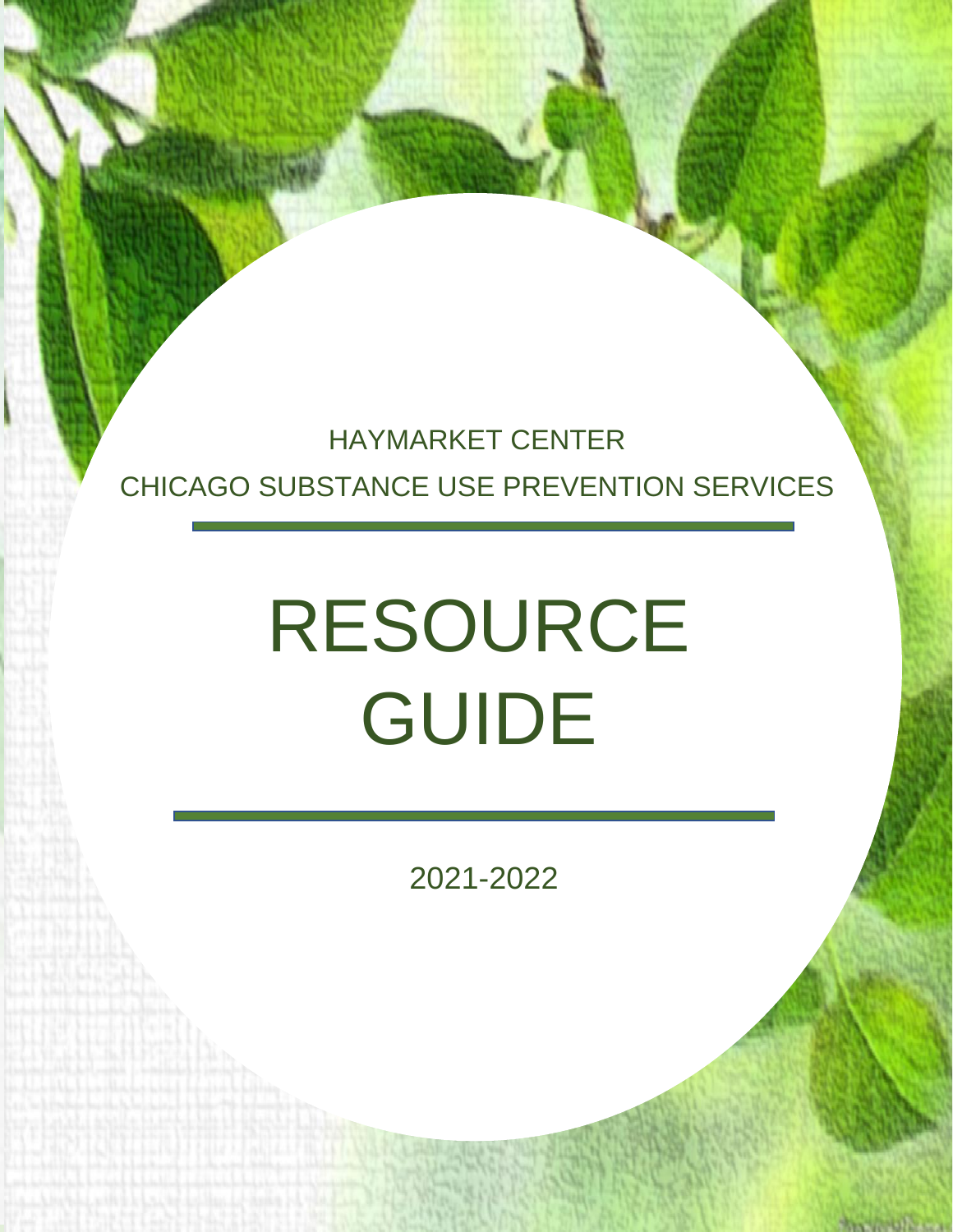

## **BETTER TOGETHER**

This resource guide serves as a tool to better connect community members in Hyde Park and surrounding neighborhoods to the services they need.

Members from Haymarket Center's Youth Prevention Team have compiled an expansive and up-to-date list of substance abuse treatement centers and other human service organizations and coalitions throughout Hyde Park, Woodlawn, Washington Park, Kenwood, Fuller Park, Oakland, and Douglas. For more information, email PSykes@hcenter.org.

Haymarket Center

**2 Department of Human Services and the Substance Abuse &** Funding provided in whole or in part by the Illinois Mental Health Service Administration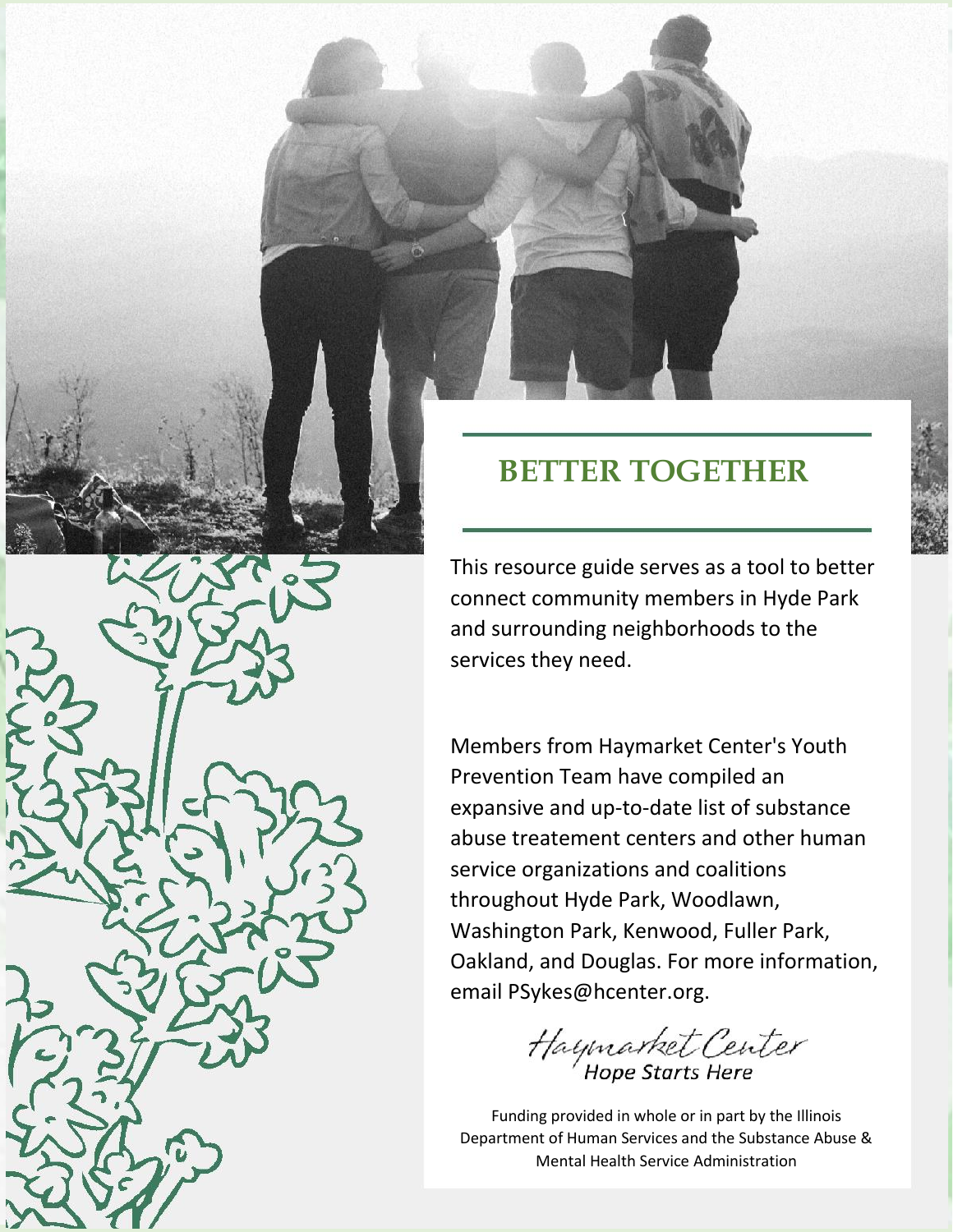## TABLE OF CONTENTS

| Prevention<br>$\bullet$                               |
|-------------------------------------------------------|
| Intervention                                          |
| Recovery<br>$\bullet$                                 |
|                                                       |
| Prevention<br>$\bullet$                               |
| Intervention<br>$\bullet$                             |
| Recovery<br>$\bullet$                                 |
|                                                       |
| <b>Early Childhood Care</b><br>$\bullet$              |
| • After-School Care                                   |
| <b>Summer Programs</b><br>$\bullet$                   |
| <b>Residential Programs</b><br>$\bullet$              |
| <b>Health &amp; Wellness</b><br>$\bullet$             |
| <b>Academic Support</b><br>$\bullet$                  |
| Career/College Readiness<br>$\bullet$                 |
| Mentorship<br>$\bullet$                               |
|                                                       |
| <b>Arts &amp; Cultural Organizations</b><br>$\bullet$ |
| <b>Business &amp; Community Development</b>           |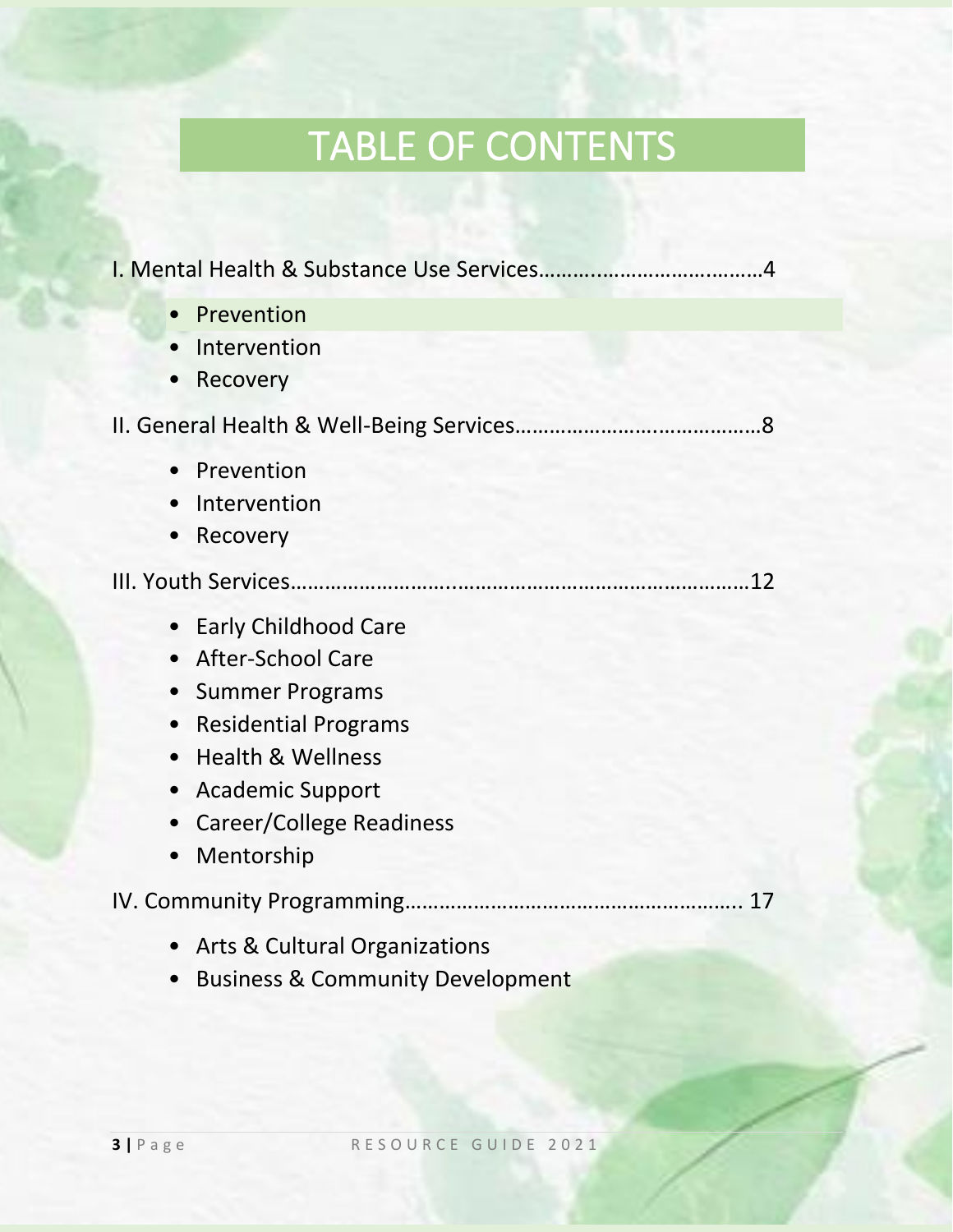## MENTAL HEALTH & SUBSTANCE USE DISORDER SERVICES

## I. Prevention Services

| <b>Haymarket Center Substance Use Prevention</b>                                                                                                                                                                |                                              |                        |                         |             |  |  |
|-----------------------------------------------------------------------------------------------------------------------------------------------------------------------------------------------------------------|----------------------------------------------|------------------------|-------------------------|-------------|--|--|
| 312-919-2628                                                                                                                                                                                                    | Patricia Sykes                               |                        | 932 W Washington Blvd.  |             |  |  |
| Mission: to reduce the impact of mental and substance use disorders in the South Side<br>Chicago communities.                                                                                                   |                                              |                        |                         |             |  |  |
| Youth Prevention Education                                                                                                                                                                                      |                                              | Youth Advisory Board   | Communication Campaigns |             |  |  |
| Community Events                                                                                                                                                                                                |                                              | Illinois Youth Survey  | Referral to Services    |             |  |  |
|                                                                                                                                                                                                                 |                                              |                        |                         |             |  |  |
|                                                                                                                                                                                                                 | <b>South Side YMCA Prevention Program</b>    |                        |                         |             |  |  |
| 773-947-0700                                                                                                                                                                                                    | ysvp@ymcachicago.org<br>6330 S. Stony Island |                        |                         |             |  |  |
| Mission: to help the community's most vulnerable youth become leaders in their own<br>communities through comprehensive, trauma-informed violence prevention                                                    |                                              |                        |                         |             |  |  |
| Mentoring                                                                                                                                                                                                       | Community Partnerships                       | Leadership Development |                         | Story Squad |  |  |
|                                                                                                                                                                                                                 |                                              |                        |                         |             |  |  |
| <b>Hyde Park Center for Healing</b>                                                                                                                                                                             |                                              |                        |                         |             |  |  |
| 773-570-2572                                                                                                                                                                                                    | 5113 S Harper Ave                            |                        | Suite 2006              |             |  |  |
| Mission: to provide individual therapy to adolescents, adults, and elderly that are currently struggling<br>with mental health issues and or individuals looking for ways to cope with everyday life stressors. |                                              |                        |                         |             |  |  |

*Private Practice At-Risk YouthUrban Violence Complex Trauma/PTSD*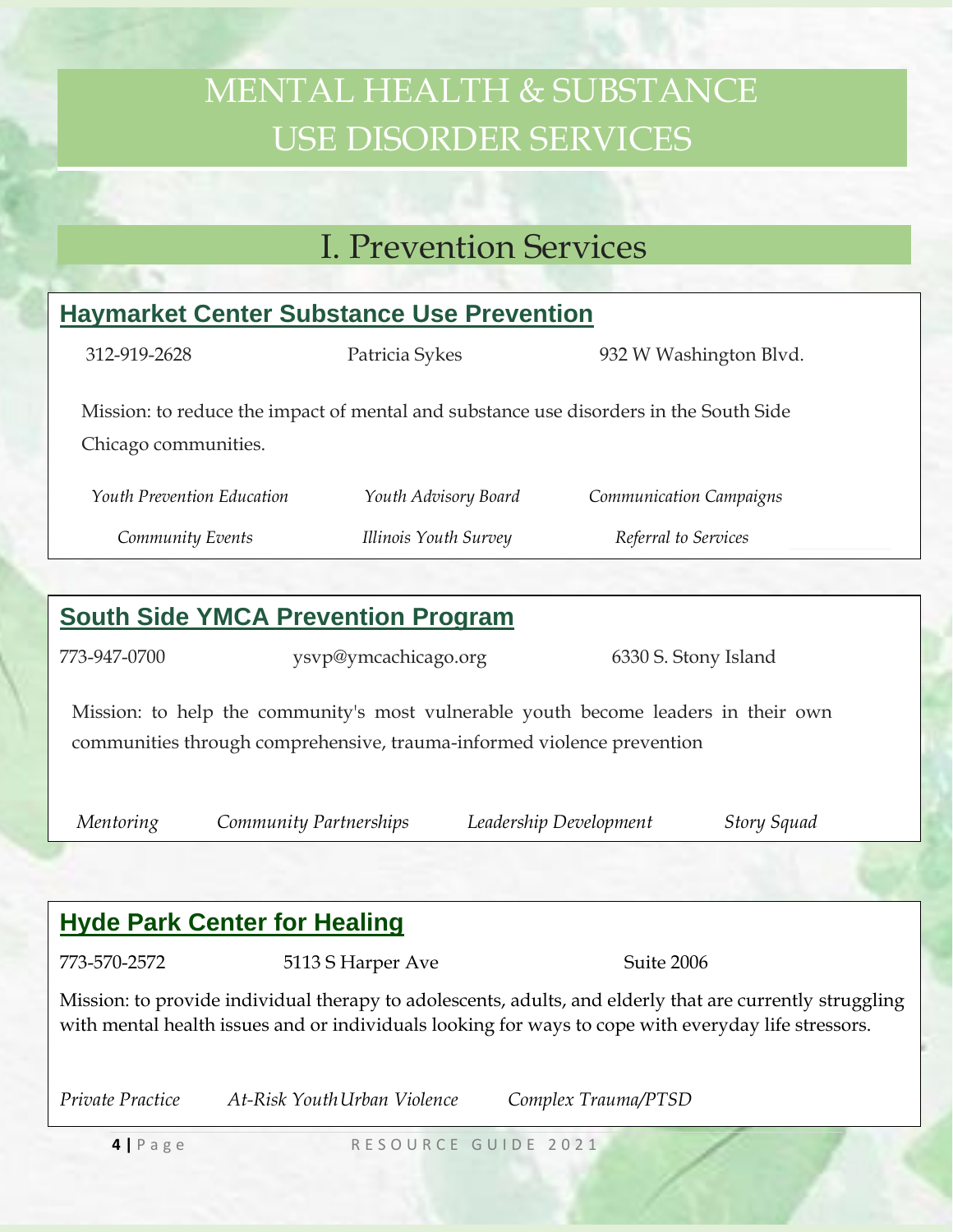## **5** | Page RESOURCE GUIDE 2021 **REACT** 773-702-3095 react@uchicago.edu 950 E 61st St, Suite 207 Mission: brief trauma-focused intervention & access to ongoing therapy for youth & families affected by community violence *Mentoring Community Partnerships Leadership Development Story Squad* **Grand Boulevard Prevention Services** 774-972-9894 gbpreventionservices.org 1507 E 53rd St Mission: to work strategically in partnerships with emerging groups to support the development and maintenance of services which promote a good quality of life and address unhealthy behaviors in at risk communities *Safer Community Events Back School Support Community Group Support Mentoring Peer Workshops Can TV* **Bridging the Tys to Jordan Inc.** 773-488-9460 7122 S Vincennes Ave Mission: to provide substance abuse rehab services *Outpatient Treatment Substance Abuse Counseling Trauma Counseling Sliding Fee Scale* II. Intervention & Recovery Services **Human Resources Development Institute** 773-966-0333 hrdi.org 340 51st St Mission: to provide outpatient substance use treatment services for adolescents *Substance Use Counseling Sliding Scale Fees Substance Use Education*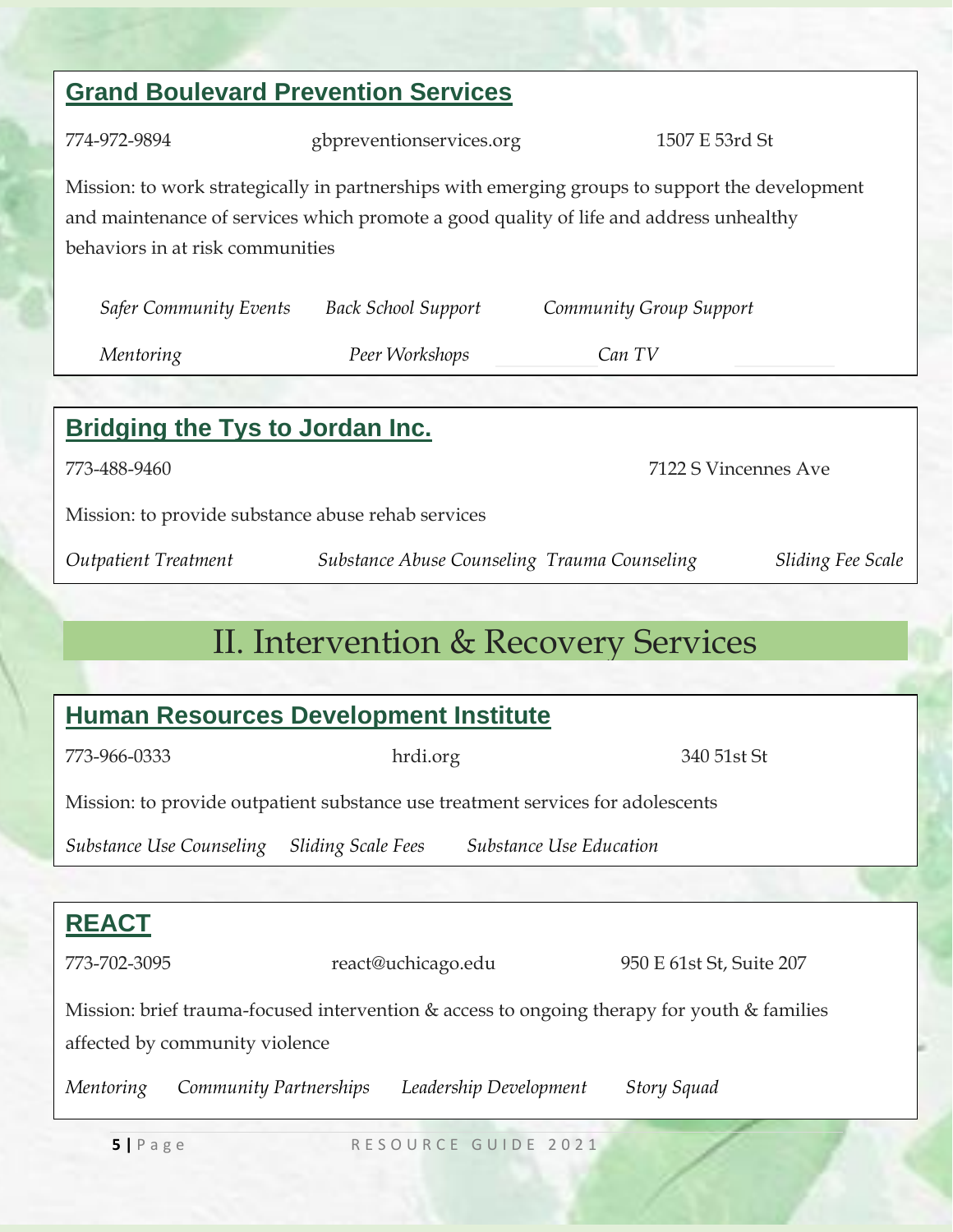## **State of Mind Mental Health & Consultation Services** 708-799-3802 stateofmindillinois.com 400 E. 41st St, Suite 101A Mission: to help people identify their own innate strengths and abilities that will empower them to independently maintain a healthy mental lifestyle *Behavioral Analysis Individualized Treatment Outpatient Treatment* **Southside Center of Hope** 773-702-3095 southsidecenterofhope.org 6423 S Woodlawn Ave Mission: a supportive community for women in recovery *Intensive Outpatient Program Medication Assisted Treatment Therapy Peer Support*

#### **UChicago Medicine Adult Trauma & Violence Recovery Program**

*Case Management*

Services: Trauma-informed care for children & their families who are critically injured or exposed to violence on the South Side of Chicago

*Mentoring Community Partnerships Leadership Development Story Squad*

#### **St James Cathedral Counseling**

773-702-3095 react@uchicago.edu 950 E 61st St, Suite 207

Mission: helps people make sense of their lives during difficult times through professional, affordable mental health services.

*Individual Psycotherapy Group Therapy Sliding Scale Fees*

**6** | Page RESOURCE GUIDE 2021

773.702.1000 5841 S Maryland Ave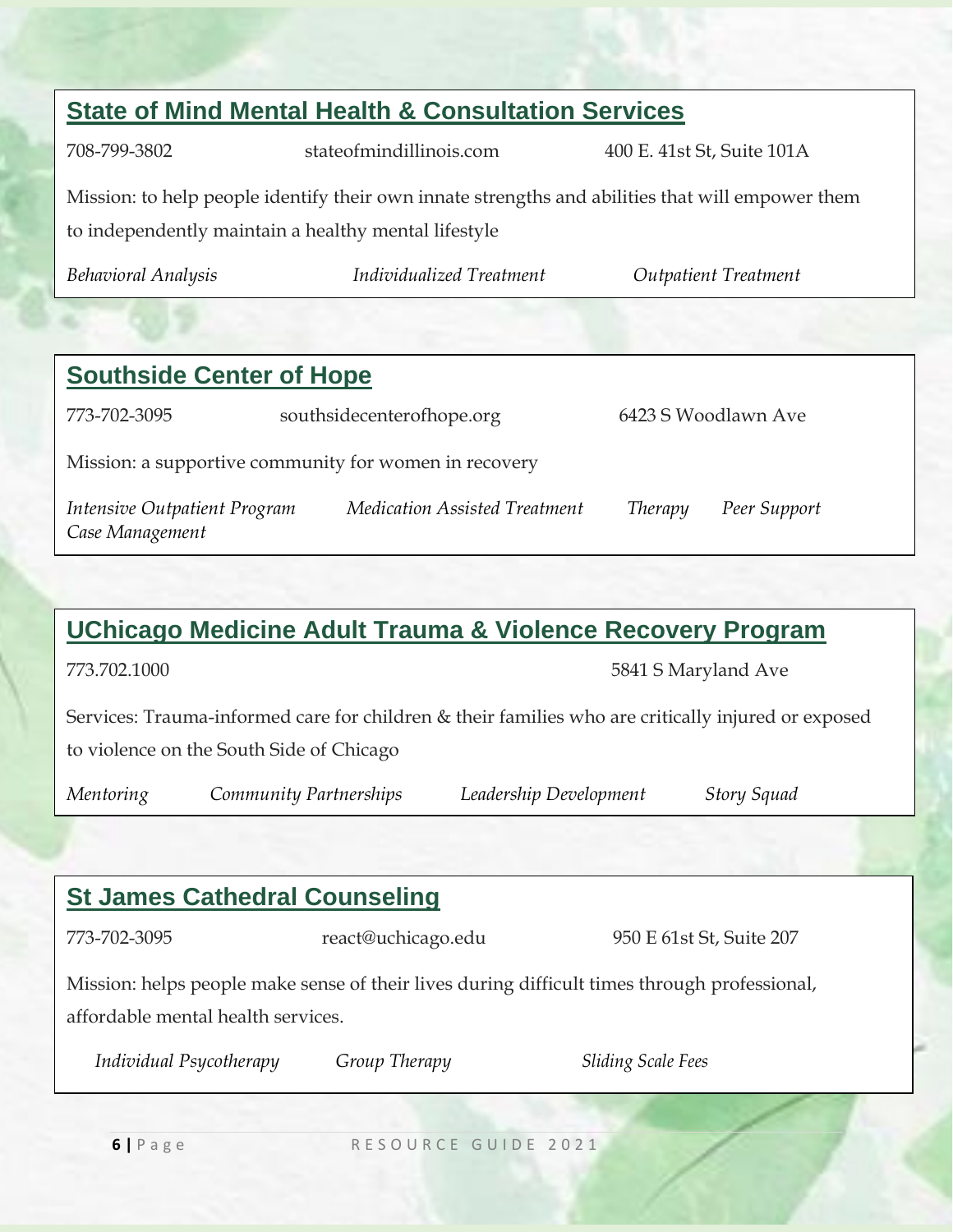#### **Elliott Donnelley Youth Center**

(773) 268-3815 chicagoyouthcenters.org/bronzeville-elliott-donnelley 3947 S Michigan Ave

Mission: Neighborhood Recovery Program Mentoring and employment support for justiceinvolved youth.

*After school program Group Therapy Recovery Program*

| <b>Ada S. McKinley Community Services</b>                                                                                                                 |                                                          |                     |  |  |  |
|-----------------------------------------------------------------------------------------------------------------------------------------------------------|----------------------------------------------------------|---------------------|--|--|--|
| $(312)$ 328-3543                                                                                                                                          | adasmckinley.org                                         | 4540 S Michigan Ave |  |  |  |
|                                                                                                                                                           | Mission: Provides mental health screenings and services. |                     |  |  |  |
| Screenings                                                                                                                                                | <b>Mental Health Screenings</b>                          |                     |  |  |  |
|                                                                                                                                                           |                                                          |                     |  |  |  |
| <b>Aunt Martha's</b>                                                                                                                                      |                                                          |                     |  |  |  |
| $(773)$ 451-4600                                                                                                                                          | auntmarthas.org                                          | 5001 S Michigan Ave |  |  |  |
| Mission: Aunt Martha's is a team of over 900 staff and volunteers including healthcare providers,<br>social workers, educators, counselors, and advocates |                                                          |                     |  |  |  |
| After school program                                                                                                                                      | Homeless program                                         | Counseling          |  |  |  |
|                                                                                                                                                           |                                                          |                     |  |  |  |
| <b>Healing Hurt People</b>                                                                                                                                |                                                          |                     |  |  |  |
| $(773)$ 451-4600                                                                                                                                          | auntmarthas.org                                          | 5001 S Michigan Ave |  |  |  |
| Mission: Supports youth injured by violence through psycho-education, intensive case                                                                      |                                                          |                     |  |  |  |
| management, group therapy and mentoring.                                                                                                                  |                                                          |                     |  |  |  |

**7 |** P a g e R E S O U R C E G U I D E 2 0 2 1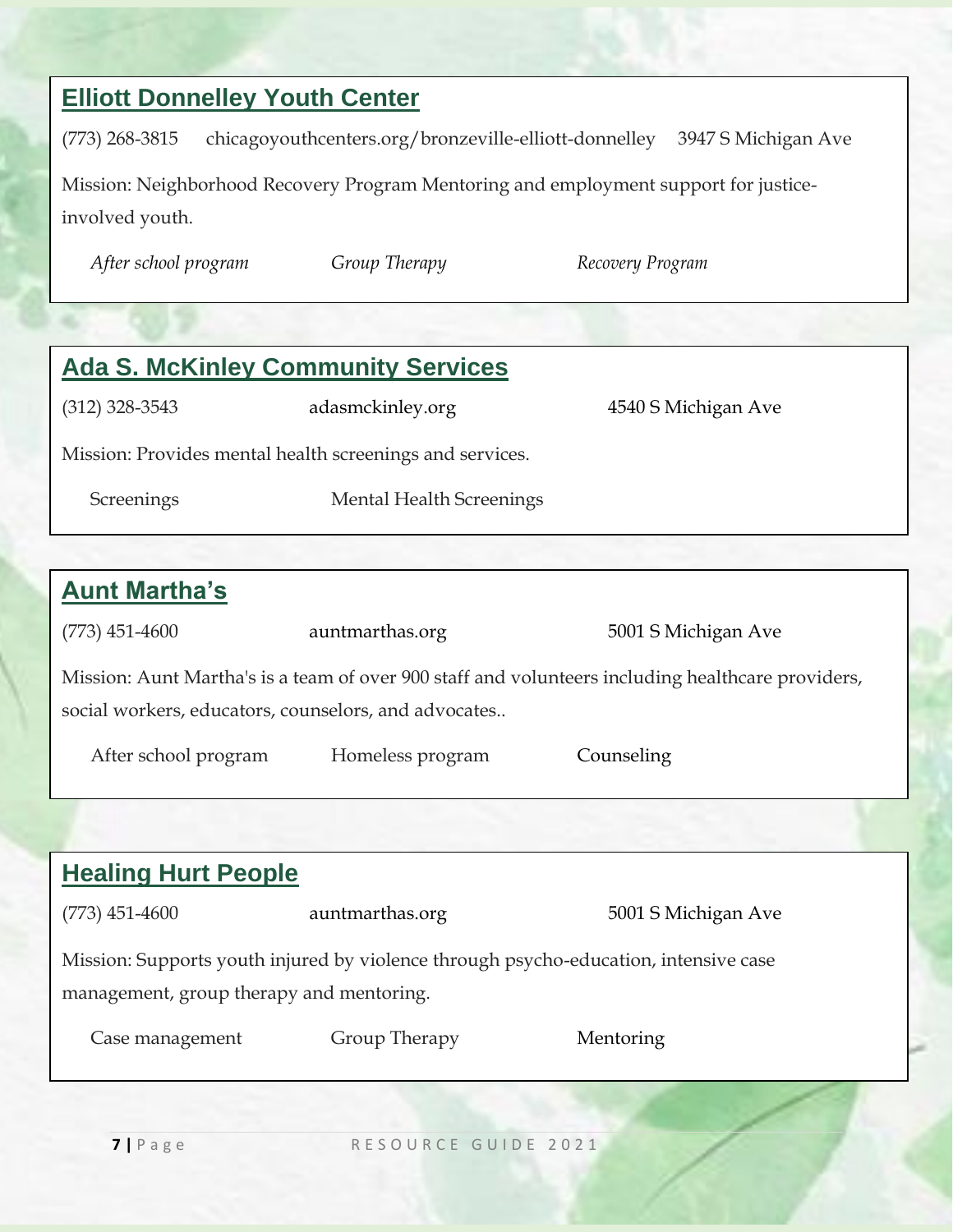## GENERAL HEALTH SERVICES

### I. Prevention Services

#### **Howard Brown Health Center**

773-388-1600 howardbrown.org 1525 E 55th Street Mission: Howard Brown exists to eliminate the disparities in healthcare experienced by lesbian, gay, bisexual and transgender people through research, education and the provision of services that promote health and wellness.

| PrEP |                           | STI testing & Outreach Services | GED program                     | <b>Family Planning</b> |
|------|---------------------------|---------------------------------|---------------------------------|------------------------|
|      | <i>Pediatric Services</i> |                                 | Insurance Enrollment Assistance | Transgender Services   |

**66** Ignore those who tell you which way to go without first understanding where you are. anderstanding where you are.<sup>99</sup>

-James Pierce

#### **Mercy Hospital & Medical Center**

312- 567-2000 mercy-chicago.org 2525 Michigan Ave

Mission: Through the combined strengths of our resources and sophisticated technologies, we provide distinguished, holistic healing for all those we serve.

*Emergency Medicine Ear, Nose and Throat Spiritual Care*

*Diagnostic Imaging*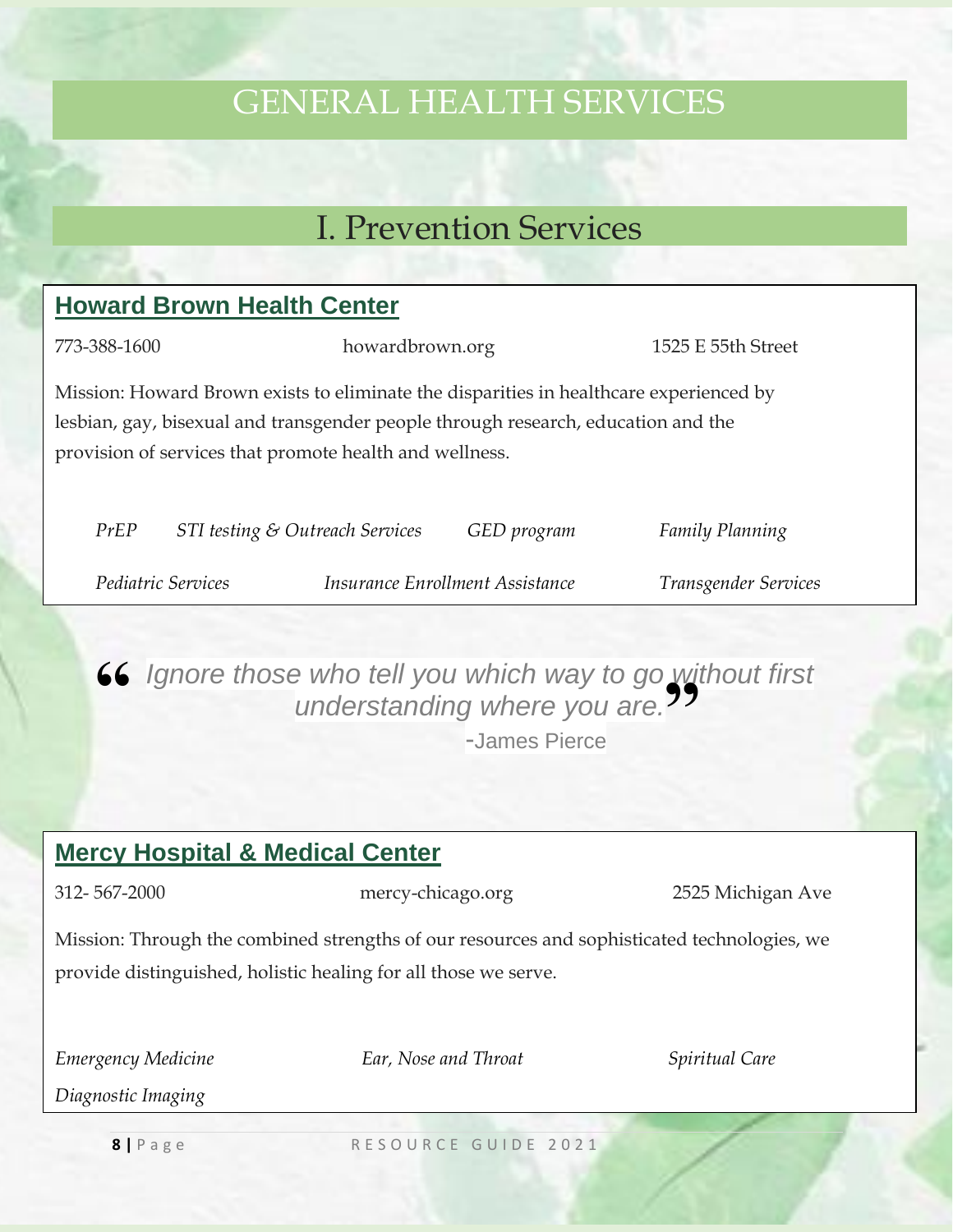#### **Washington Park Children's Free Health Clinic**

773-702-1937 wpclinic.uchicago.edu 5350 S Prairie Avenue

Mission: To improve the Washington Park communities' access to medical and health-related care by providing acute medical care, social services, and referrals to longitudinal care providers. All services are free.

*Immunizations Pediatric Care Sports Psychicals Check-Ups*

#### **CommunityHealth Clinic (CHC)**

773-395-9900 communityhealth.org 2611 W Chicago Ave

Mission: The CommunityHealth Clinic (CHC) is the largest free clinic in the United States, providing a wide range of primary and specialty care along with educational and social services.

*All-Around Preventive Care Services*

## II. Intervention Services

#### **Chicago Youth Programs**

773-924-0220 chicagoyouthprograms.org 5350 S Prairie Ave

Mission: to improve the health and life opportunities of at-risk youth using a comprehensive approach aimed at developing their capabilities.

*Free Health Clinic Obesity Intervention Initiative Gender Specific Programming*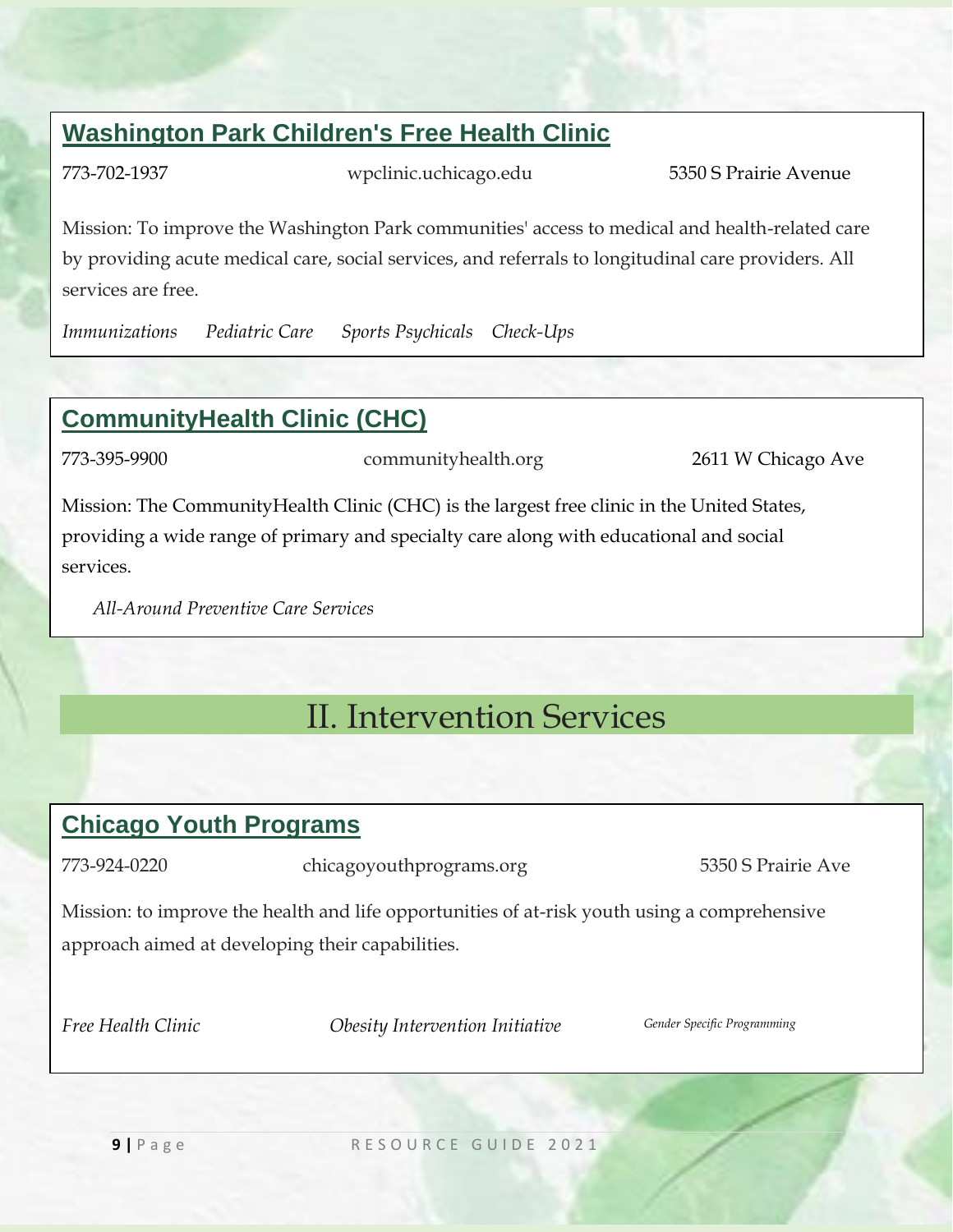#### **University of Chicago Kovler Diabetes Center**

(773) 702-2371 kolverdiabetescenter.org 5815 S Maryland Ave

Mission: The Kovler Diabetes Center serves many patients with complicated diabetes care needs. Though Kovler cares for patients all over the country, this project focuses on local south side Chicago residents. The team learned firsthand from local patients, through surveys and focus groups, what they struggle with most when managing their diabetes.

| Sibling Education     | InTransit Program:     | <b>Nutrition &amp; Fitness</b> |
|-----------------------|------------------------|--------------------------------|
| <i>Initiatives</i>    | Teen Program           | Counseling                     |
| <b>Support Groups</b> | Peer-to-Peer Mentoring | Play Therapy                   |

"*Young people willing to push super hard to make something happen are among the most powerful forces in the world." Sam Altman*



#### **llinois Eye Institute at Princeton**

312- 949- 7990 illinoiseyeinstitute.org 5125 S. Princeton Ave.

Mission: The IEI at Princeton is one of the largest school-based vision clinics in the nation, with 13 examination lanes. A partnership with Chicago Public Schools, this clinic is located inside Princeton Elementary School and serves CPS students.

*Visual Information Processing Test*

*Eye Exams Optical Coherence Tomography Vision Therapy Eye-Movement Testing Glasses*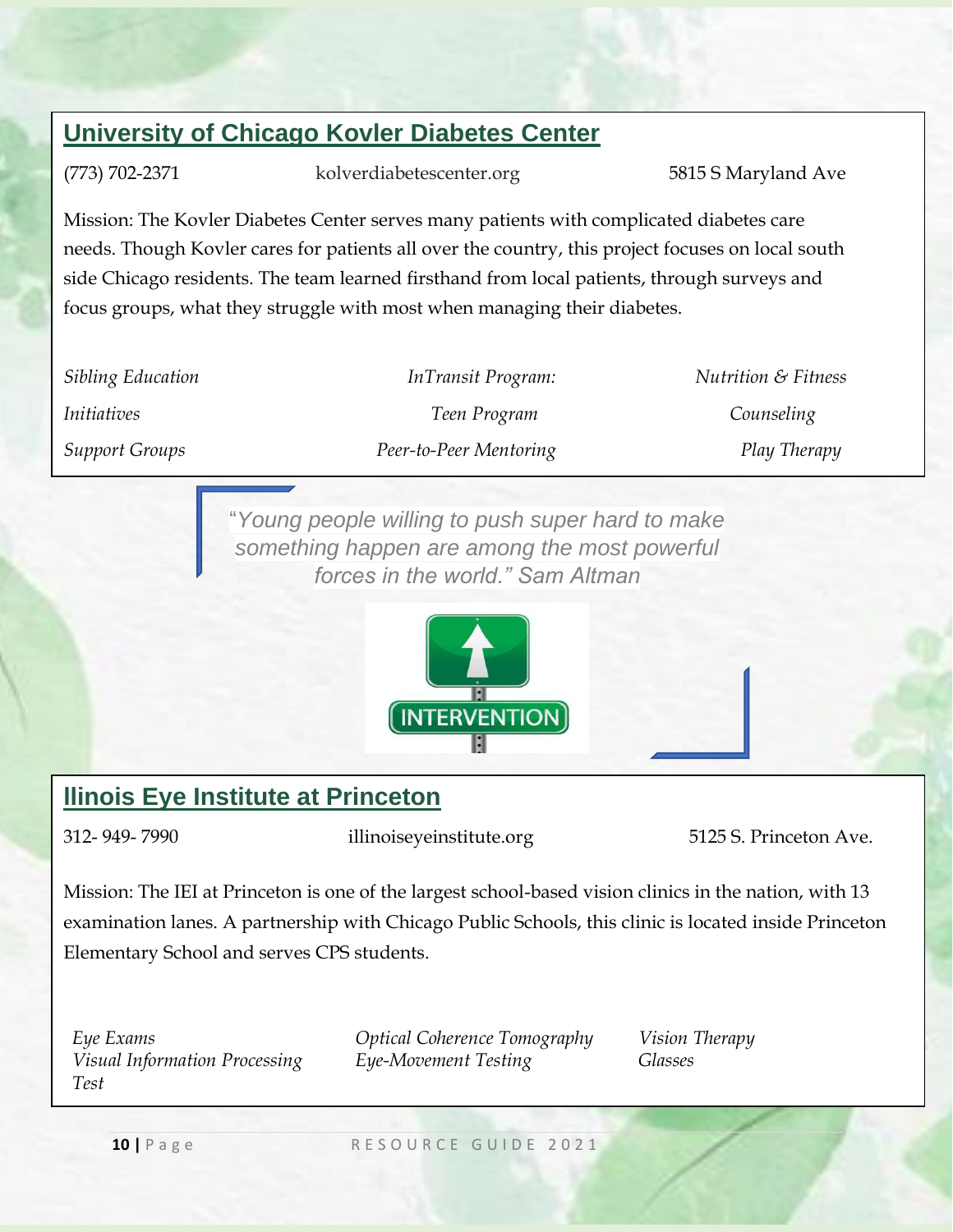#### **CDS Foundation Clinic**

630-260-8530 cds.org 416 E. Roosevelt Rd

Mission: The Chicago Dental Society Foundation Clinic provides dental care to residents of DuPage, Cook and Lake counties. The volunteer efforts of local oral healthcare professionals, as well as our partnerships in the community, enable us to care for those who otherwise would have limited access to quality dental services.

*Note: This clinic is located in Wheaton, IL, but ALL services are free and can be accessed by the CTA Blue Line Forest Park stop. Please call CDS Foundation Clinic for more information on listed dental services*

### III. Recovery Services

#### **Athletico Physical Therapy**

| 312-224-9070 | bronzeville@athletico.com                        | 3467 S MLK Dr  |
|--------------|--------------------------------------------------|----------------|
| 773-256-1475 | hydeparkwest@athletico.com 1511 E Hyde Park Blvd |                |
| 772-241-6450 | hydeparkeast@athletico.com                       | 1644 E 53rd St |

Physical Therapy Orthopedic Rehabilitation Services

## **ATI Physical Therapy**

| 773-496-5147     | ann.ryon@atipt.com     | 1340 E 47th St |
|------------------|------------------------|----------------|
| Physical Therapy | <b>Sports Medicine</b> |                |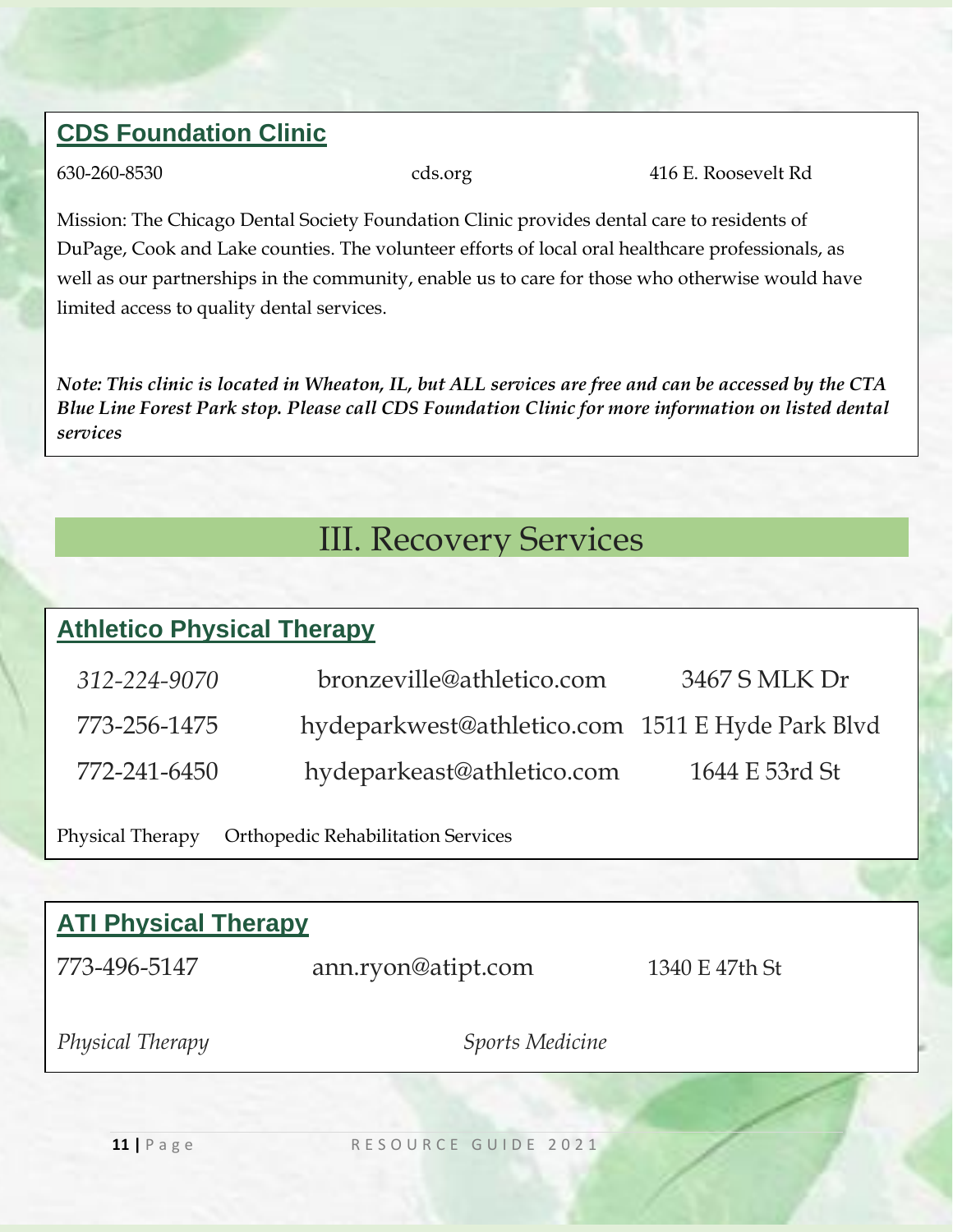#### **Walgreens Pharmacy**

| 773-373-6147                | 1320 E 47th St           | North Kenwood              |
|-----------------------------|--------------------------|----------------------------|
| 312-326-4058                | 3405 S King Dr           | Douglas                    |
| 773-373-6266                | 5036 S Cottage Grove Ave | <b>Washington Park</b>     |
| 773-667-1177                | 1554 E 55th St           | <b>Hyde Park</b>           |
| <b>Prescription Refills</b> | <b>Vaccinations</b>      | <b>Medication Disposal</b> |

## YOUTH SERVICES

#### **Bright Star Community Outreach**

*773-952-7643* brightstarcommunityoutreach.com 4518 S Cottage Grove

About: Driven by our hope for change in this city and the families that call it home, Bright Star's presence has been marked by effective programming, social development, and advocacy; particularly in the 3rd and 4th ward of Chicago's south side.

*After-School Care Summer Program Academic Support Career/College Readiness*

## **"**

*Know yourself. Accept yourself for who you are, right where you are. And then create some boundaries in your routine that aren't serving you today*  in order to get closer to the life and work you truly desire.<sup>99</sup> Mel Robbins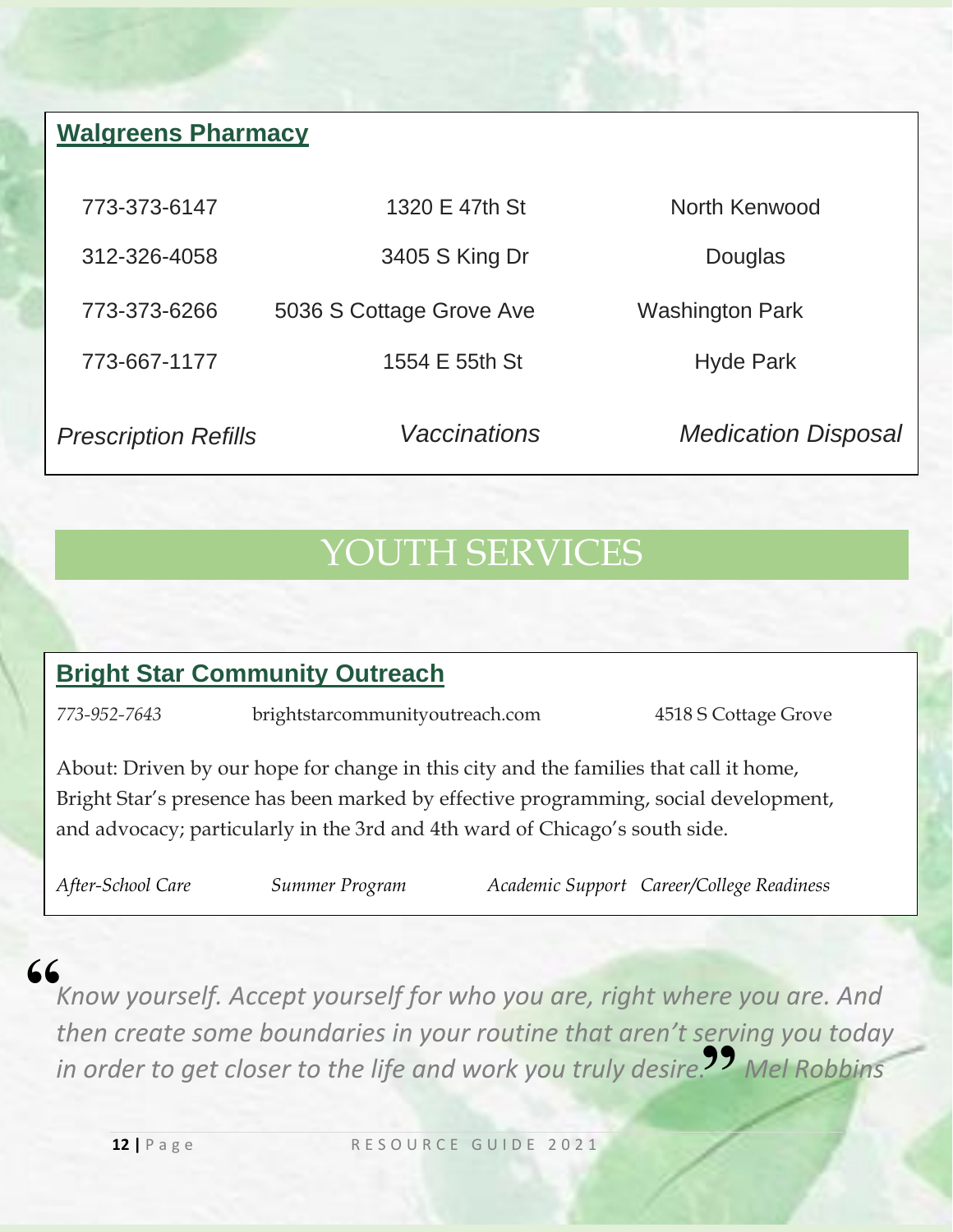#### **Chicago Youth Programs**

773-924-0220 chicagoyouthprograms.org 5350 S Prairie Ave

About: An innovative program to improve the health and life opportunities of atrisk youth using a comprehensive approach aimed at developing their capabilities

*Early Childhood Care Academic Support Career/College Readiness Mentorship*

| <b>Centers for New Horizons</b>                                                   |                 |                                 |                         |  |  |
|-----------------------------------------------------------------------------------|-----------------|---------------------------------|-------------------------|--|--|
| 773-373-5700                                                                      |                 | cnh.org                         | 4150 S King Dr          |  |  |
| About: A nonprofit organization that assists children, youth, and families to     |                 |                                 |                         |  |  |
| become self-reliant                                                               |                 |                                 |                         |  |  |
| After-School Care                                                                 |                 | Summer Program Academic Support | Mentorship              |  |  |
| Career/College Readiness                                                          |                 |                                 |                         |  |  |
|                                                                                   |                 |                                 |                         |  |  |
| <b>The Center for Higher Development</b>                                          |                 |                                 |                         |  |  |
| 773-947-0700                                                                      | ymcachicago.org |                                 | 6330 S Stony Island Ave |  |  |
| About: the YMCA offers an array of options focused on strengthening bodies, minds |                 |                                 |                         |  |  |
| and communities.                                                                  |                 |                                 |                         |  |  |
| After-School Care Summer Program                                                  |                 | <b>Academic Support</b>         | Mentorship              |  |  |
| Career/College Readiness                                                          |                 |                                 |                         |  |  |
|                                                                                   |                 |                                 |                         |  |  |
| $13$   Page                                                                       |                 | RESOURCE GUIDE 2021             |                         |  |  |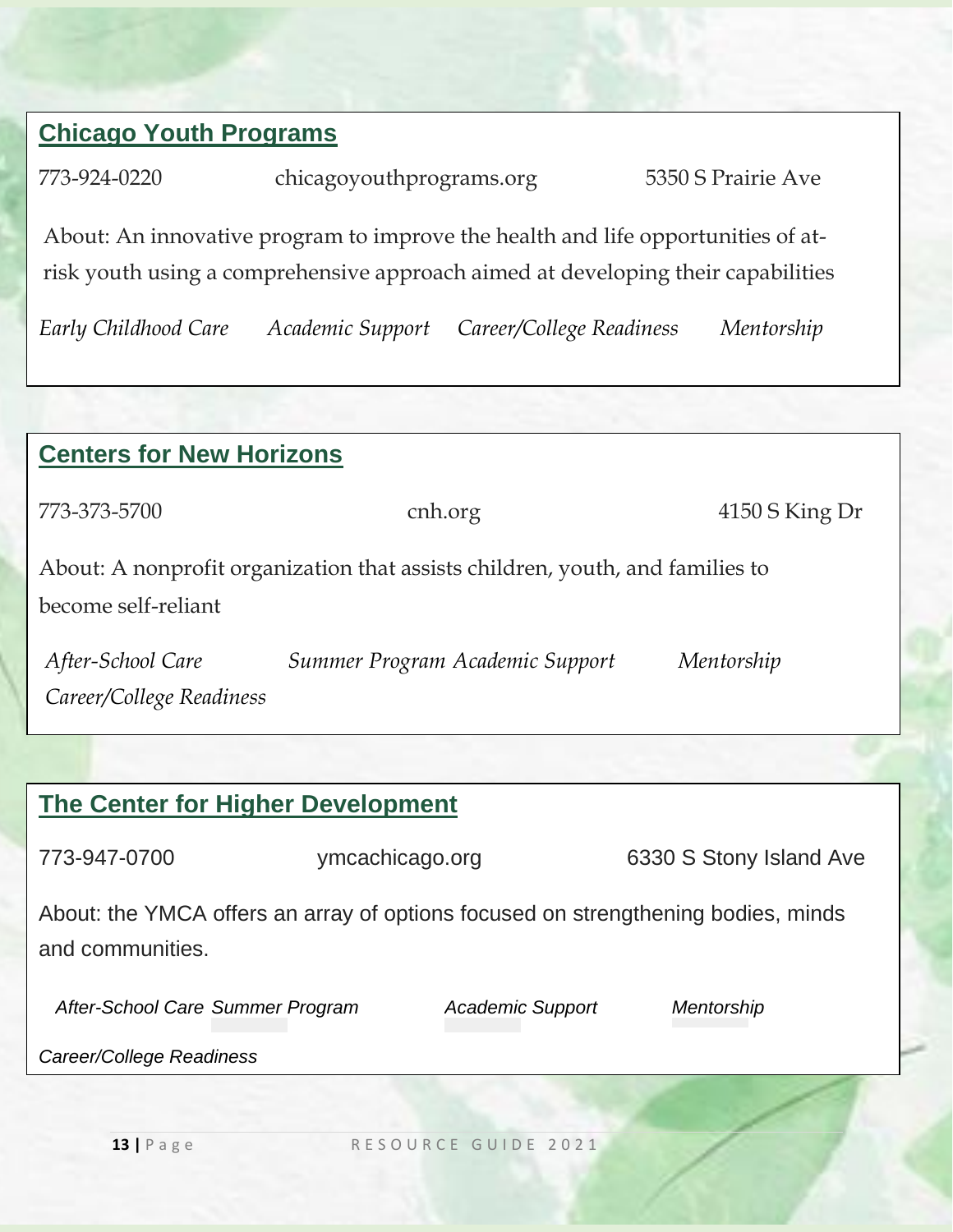#### **Grand Boulevard Prevention Services**

774-972-9894 gbpreventionservices.org 1507 E. 53rd Str

About: A community organization aiming to build capacity and resources to prevent self-destructive behavior and encourage healthy lifestyles

*Career/College Readiness Mentorship*

#### **Hyde Park Neighborhood Club**

773-643-4062 hpnclub.org 5480 S Kenwood Ave

About: At HPNC children of all ages from diverse backgrounds enjoy fun and educational activities in a warm and safe environment. Partnering with schools, parents, and the community, we meet children's needs with innovative, ageappropriate programs —from infancy to 12th grade

*Early Childhood Care After-School Care Summer Program Academic Support Career/College Readiness Mentorship*

Let not your mind run on what you lack as much as on what you have already.<sup>99</sup> Marcus Aurelius **"**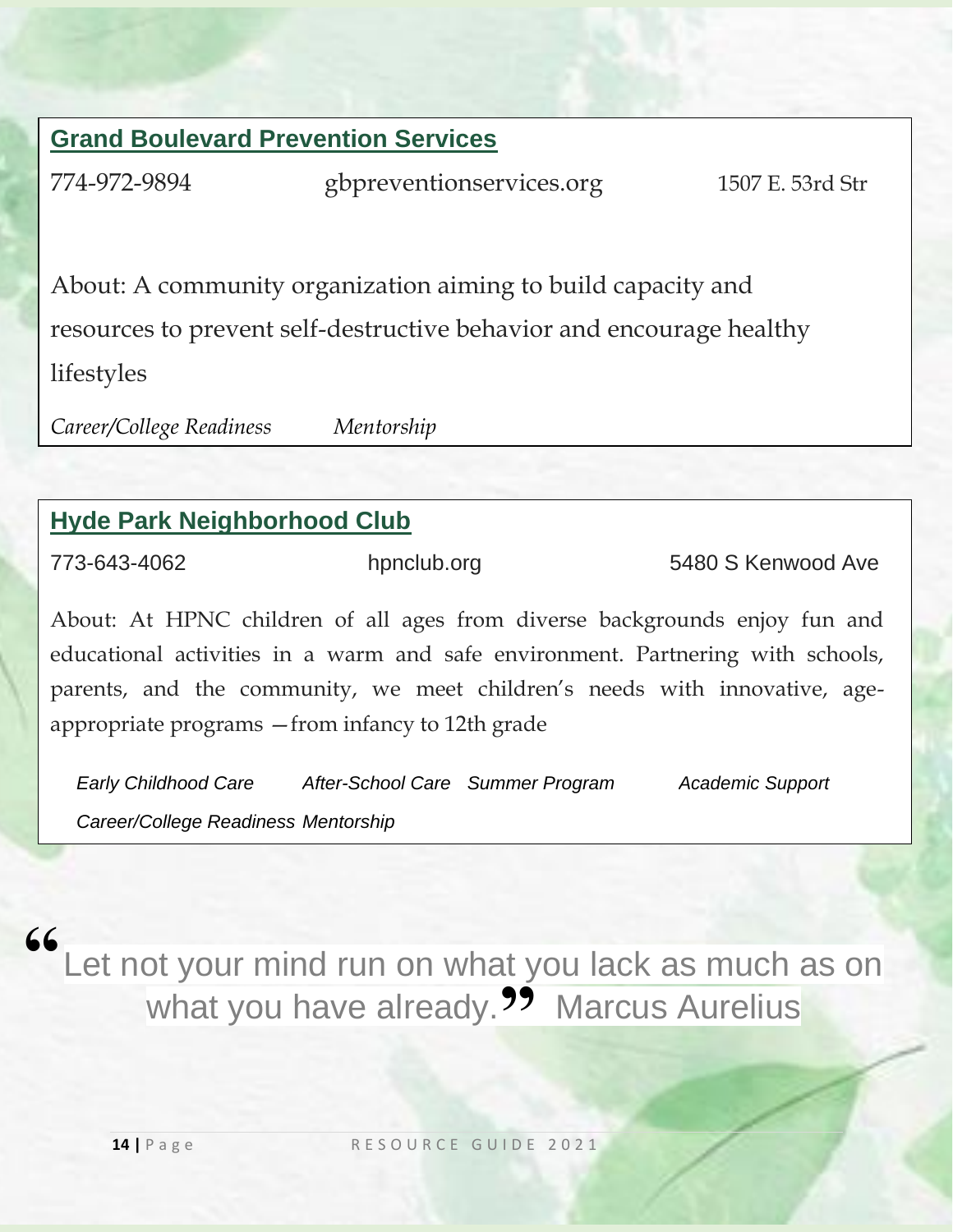| <b>Little Black Pearl</b>        |                                                                                                |                          |                  |                          |
|----------------------------------|------------------------------------------------------------------------------------------------|--------------------------|------------------|--------------------------|
| 773-285-1211                     | ljuran@blackpearl.org                                                                          |                          |                  | 1060 E 47th St           |
|                                  |                                                                                                |                          |                  |                          |
|                                  | About: Counters the challenges urban youth face by providing a safe environment, access to     |                          |                  |                          |
|                                  | positive role models, rigorous programming, skills development activities and social growth    |                          |                  |                          |
| opportunities                    |                                                                                                |                          |                  |                          |
| After-School Care                | Summer Program                                                                                 | Health & Wellness        |                  | Academic Support         |
|                                  |                                                                                                |                          |                  |                          |
| <b>Ignite- Belfort House</b>     |                                                                                                |                          |                  |                          |
| 312-568-5700                     | ignite promise.org                                                                             |                          |                  | 3745 S Indiana Ave       |
|                                  |                                                                                                |                          |                  |                          |
|                                  | About: Offers a comprehensive continuum of services to young people between the ages of        |                          |                  |                          |
|                                  | 14 to 26 who are unstably housed or experiencing homelessness                                  |                          |                  |                          |
| Residential Program              | Academic Support                                                                               | Career/College Readiness |                  | Health & Wellness        |
|                                  |                                                                                                |                          |                  |                          |
|                                  |                                                                                                |                          |                  |                          |
| <b>MetroSquash</b>               |                                                                                                |                          |                  |                          |
| 773-241-5150                     | info@metrosquash.org                                                                           |                          |                  | 6100 S Cottage Grove Ave |
|                                  |                                                                                                |                          |                  |                          |
|                                  | About: For Chicagoland youth who desire and deserve more, MetroSquash combines academic        |                          |                  |                          |
|                                  | support, competitive squash, and enrichment opportunities to empower students to realize their |                          |                  |                          |
| potential and make their mark    |                                                                                                |                          |                  |                          |
| After-School Care Summer Program |                                                                                                | Health & Wellness        | Academic Support |                          |
| Career/College Readiness         |                                                                                                |                          |                  |                          |
|                                  |                                                                                                |                          |                  |                          |
|                                  |                                                                                                |                          |                  |                          |
| $15$   Page                      |                                                                                                | RESOURCE GUIDE 2021      |                  |                          |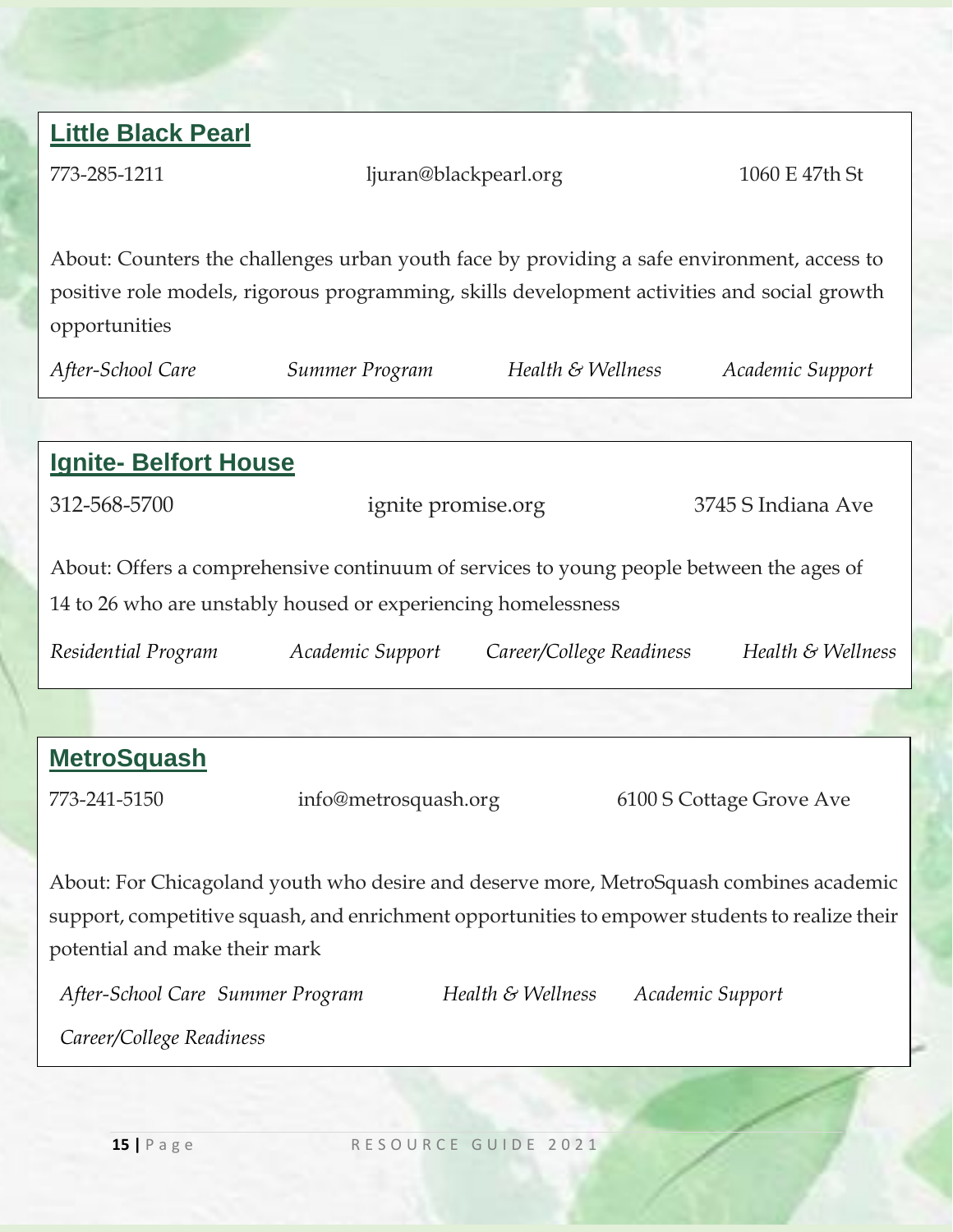#### **South Side YMCA**

773-947-0700 ymcachicago.org 6330 S Stony Island Ave

About: Programs focused on youth development, healthy living, and social responsibility.

*Early Childhood Care After-School Care Summer Program Mentorship*

*Health & Wellness Academic Support Career/College Readiness*

#### Don't trade your authenticity for approval. -Kanye West **" "**

#### **Taylor Park**

312-747-6728 chicagoparkdistrict.com/parks/taylor-park 39 W 47th St

About: One of the South Side Chicago Park Districts that provides youth porgramming and events throughout the year.

*After-School Care Summer Program Health & Wellness*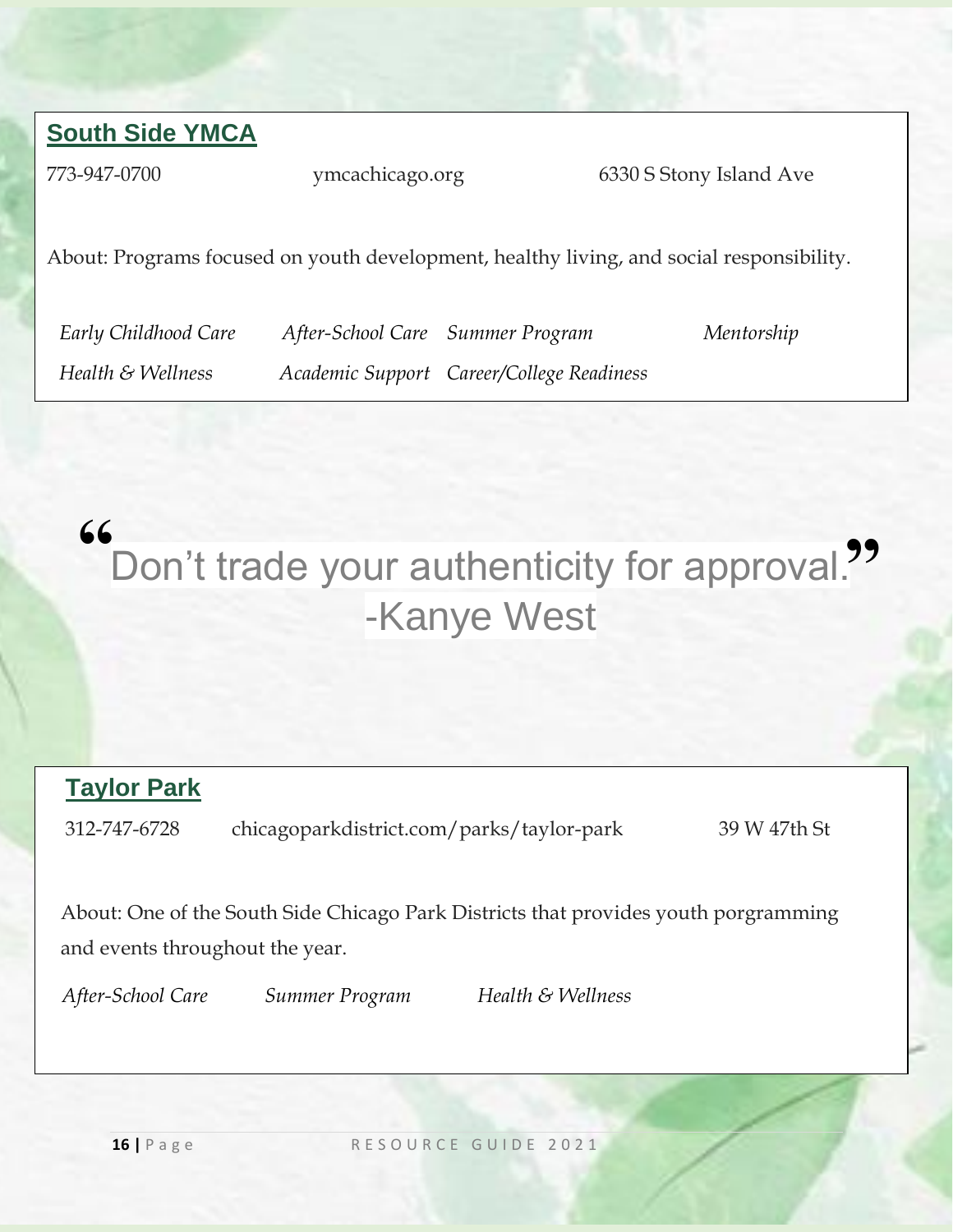## COMMUNITY PROGRAMMING

## I. Arts & Cultural Organizations

#### **Civic Knowledge Project of UC Div. of Humanities**

773-834-3929 edudley@uchicago.org 6030 S. Ellis Ave

Purpose: to educate children and low income persons on the value and uses of arts and humanities and receiving a college education through support services, training, networking and other programs

#### **Hyde Park Art Center**

773-324-5520 cpernell@hydeparkart.org 5020 S. Cornell Ave

Purpose: Local and international arts center and forum promotes the visual arts through art classes, cutting-edge exhibitions, and community outreach

## **Harper Courts Art Council** 773-363-8282 info@harpercourt.org 1525 E. 53rd St. Ste 720 Purpose: A charitable organization to promote artistic activity in the Hyde Park community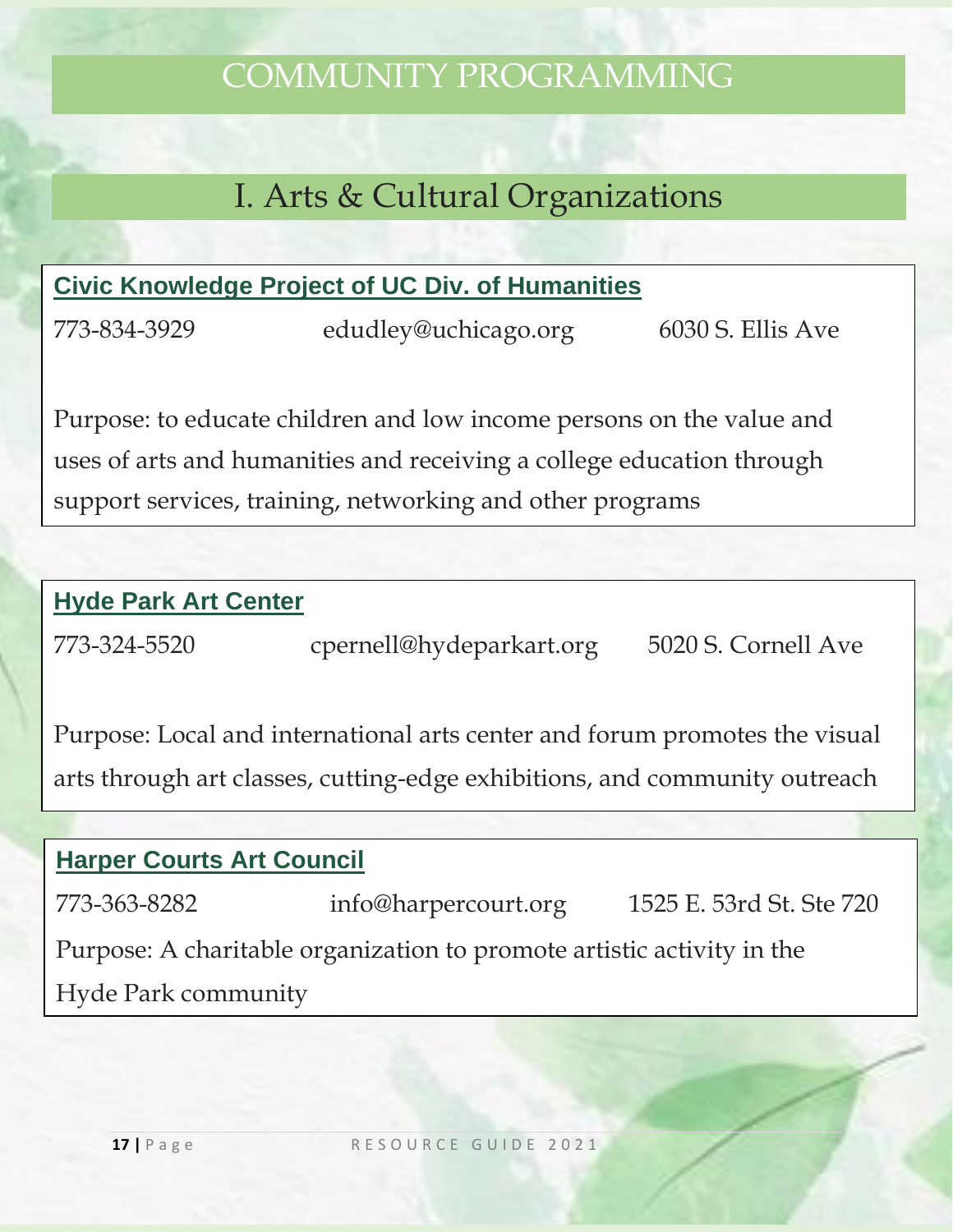#### **Hyde Park School of Dance**

773-493-8498 hydeparkdance.org 5650 S. Woodlawn Ave

Purpose: A not-for-profit school committed to giving professional training to students of all ages whether they are interested in dance as a career or dance for exercise and recreation

## II. Business & Community Development

## **51st Street Business Association**

773-285-3401 51ststreetchicago.com 220 E 51st St

Purpose: To help small businesses, entrepreneurs, nonprofits and residents move the neighborhood forward into the 21st century while preserving its historical past.

#### **Bronzeville Area Residents & Business Council**

773-924-1492 thebarcc.wordpress.com 3510 S Michigan Ave

Purpose: To create and maintain a safe, clean, enjoyable neighborhood for families to live and businesses to thrive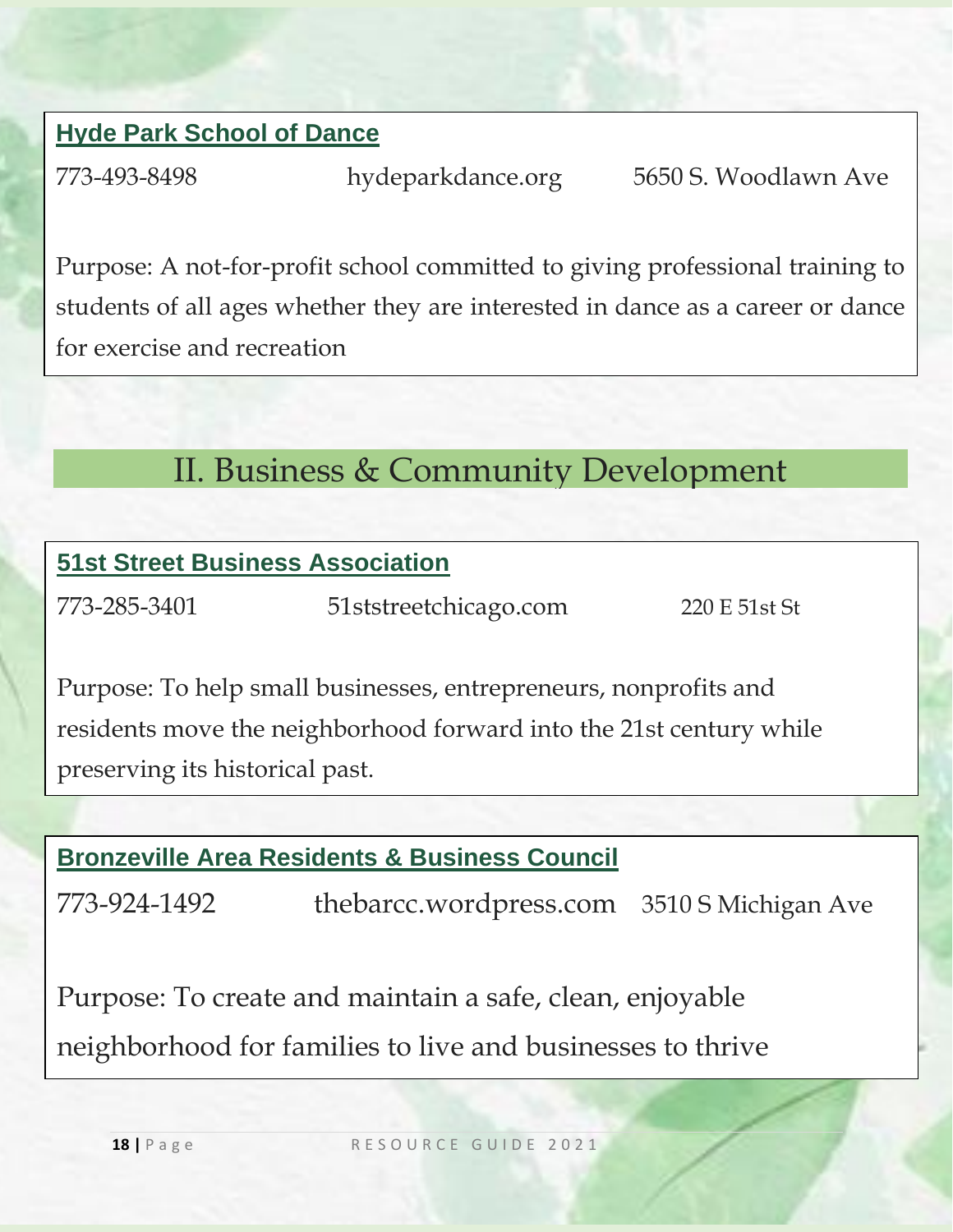#### **Coalition for Equitable Community Development**

773-955-4455 pwilcoxen@comcast.net hpkcoalition.org

Purpose: to foster an economically and racially diverse Hyde Park and Kenwood, and equitable development in the surrounding communities through initiatives

#### **Community Accelerators Programs**

773-702-7547 civicengagement@uchicago.edu 5225 S Cottage Grove Ave

Services: Provides a central point for nonprofits to access a range of University of Chicago resources, provide technical assistance to help develop and strengthen community-based organizations.

#### **Chicago Urban League**

773-285-5000 thechicagourbanleague.org 4510 S Michigan Ave

Purpose: To help people find jobs, secure affordable housing, advance their education, and grow their businesses.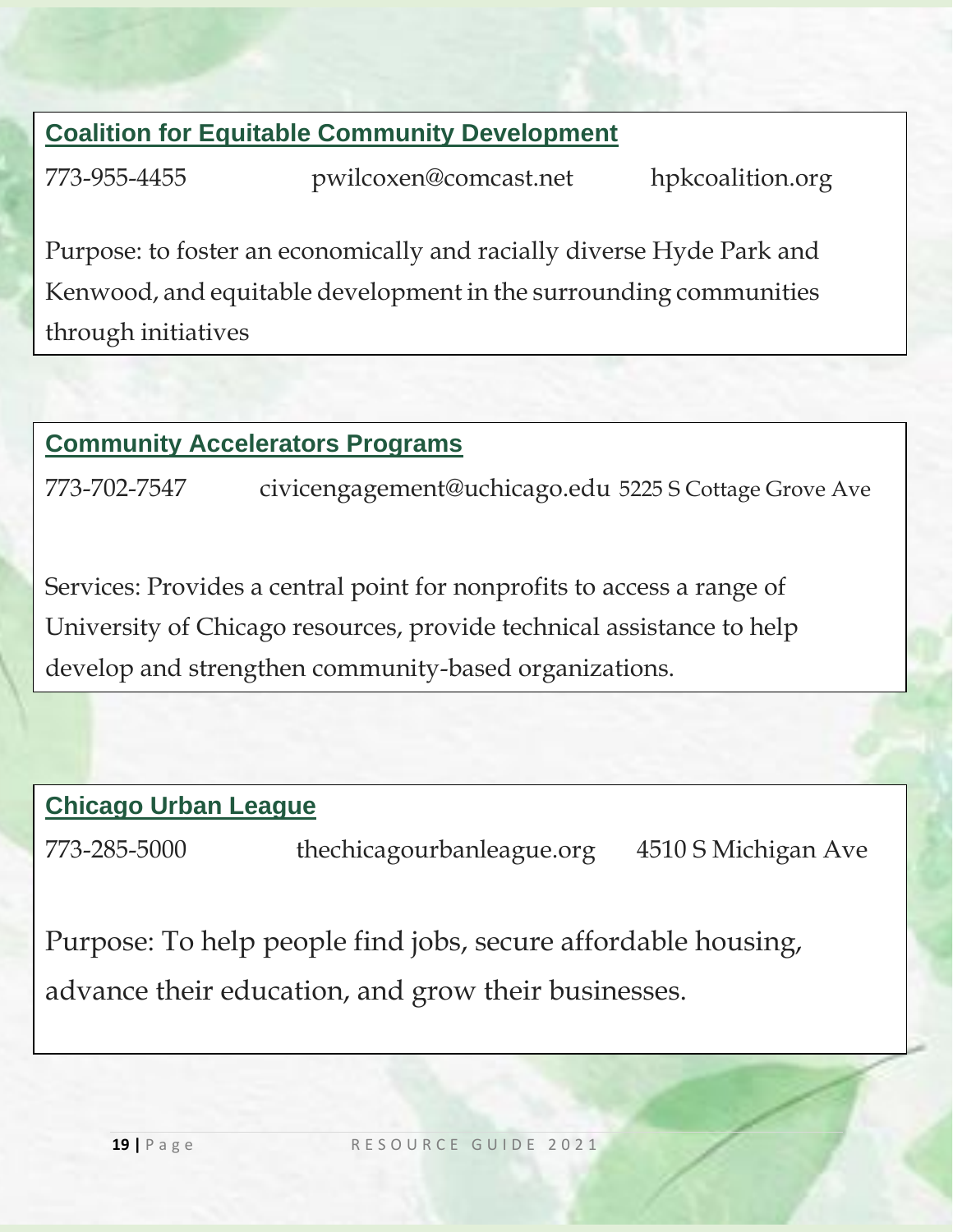#### **Kenwood Oakland Community Organization**

773-548-7500 kocoonline.org 4242 S Cottage Grove Ave

Purpose: To foster the interests of residents of the area, with schools and jobs as the main focus

#### **Grand Boulevard Coalition**

312-588-3868 gbcchicago@gmail.com

Services: Community collaboration to develop a comprehensive educational, prevention and intervention plan to reduce alcohol and marijuana use among youth in the Grand Boulevard Community, and surrounding areas

#### **Rainbow PUSH Coalition**

773-273-3366 rainbow push.org 930 E 50th St

Purpose: To provide a vehicle for social justice based on lasting values of spiritual regeneration, empowerment, parity, and discipline

### **"**

Before following the crowd, ask yourself if their average result is acceptable to you. James **"**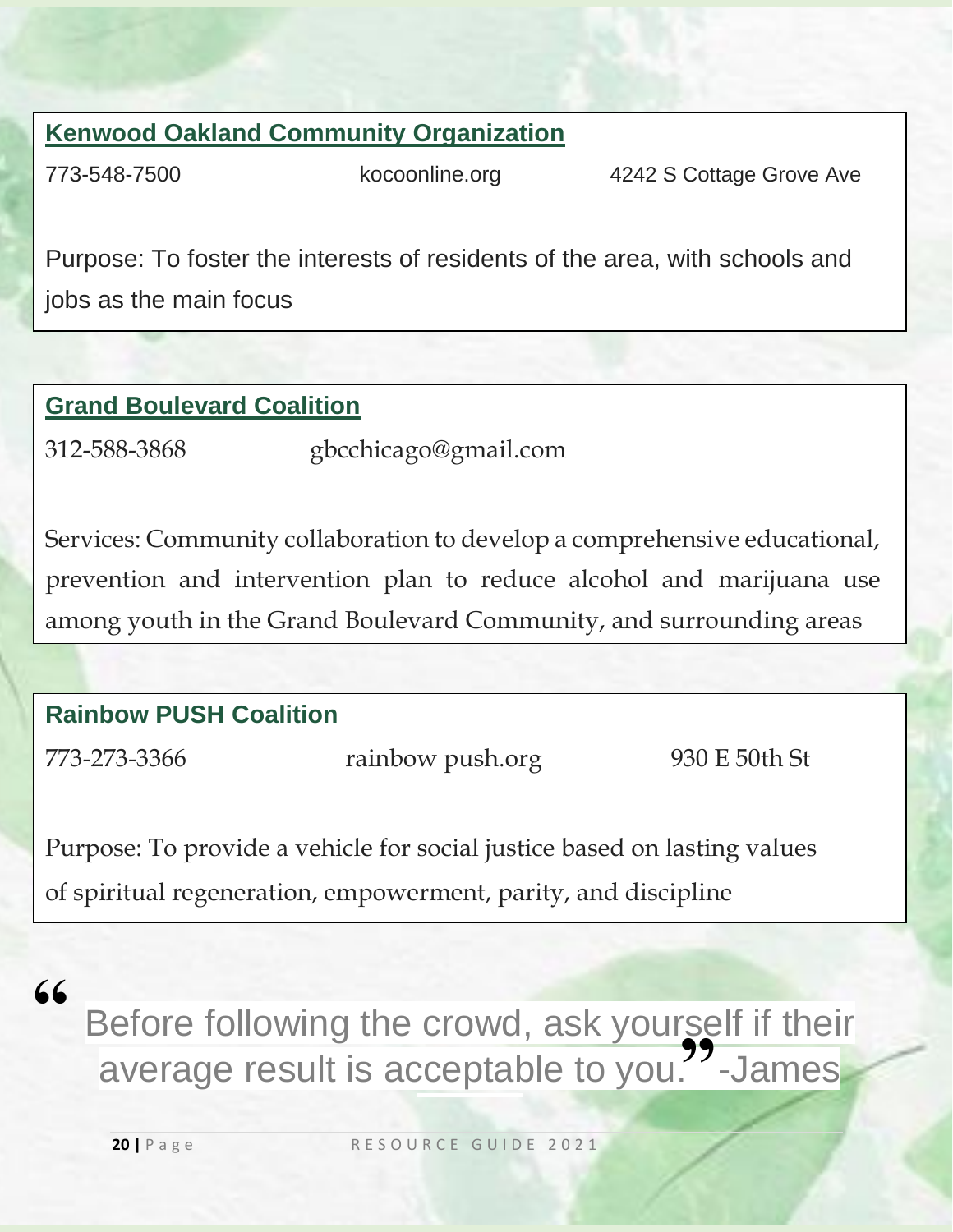#### **South East Chicago Commission**

773-273-3366 rainbow push.org 930 E 50th St

Purpose: To identify, initiate and advance a set of common economic and community development priorities that will make these communities even more attractive places for residents to live, learn, work and play

#### **Woodlawn Collaborative**

773-324-0377 woodlawn.collaborative@gmail.com

Purpose: to create a shared space for arts, education and community empowerment in the Woodlawn neighborhood, to make possible a more critical engagement with the issues that affect participants' lives, and give them the tools to effect meaningful progressive change

#### **WECAN- Woodlawn East Community & Neighbors**

773 288-3000 info@wecanwoodlawn.org 6450 S Stoney Island Ave

Purpose: A longstanding advocacy and service organization dedicated to improvement in the Woodlawn neighborhood and mid South and enabling residents to remain their community. Manages three affordable housing buildings and various services.